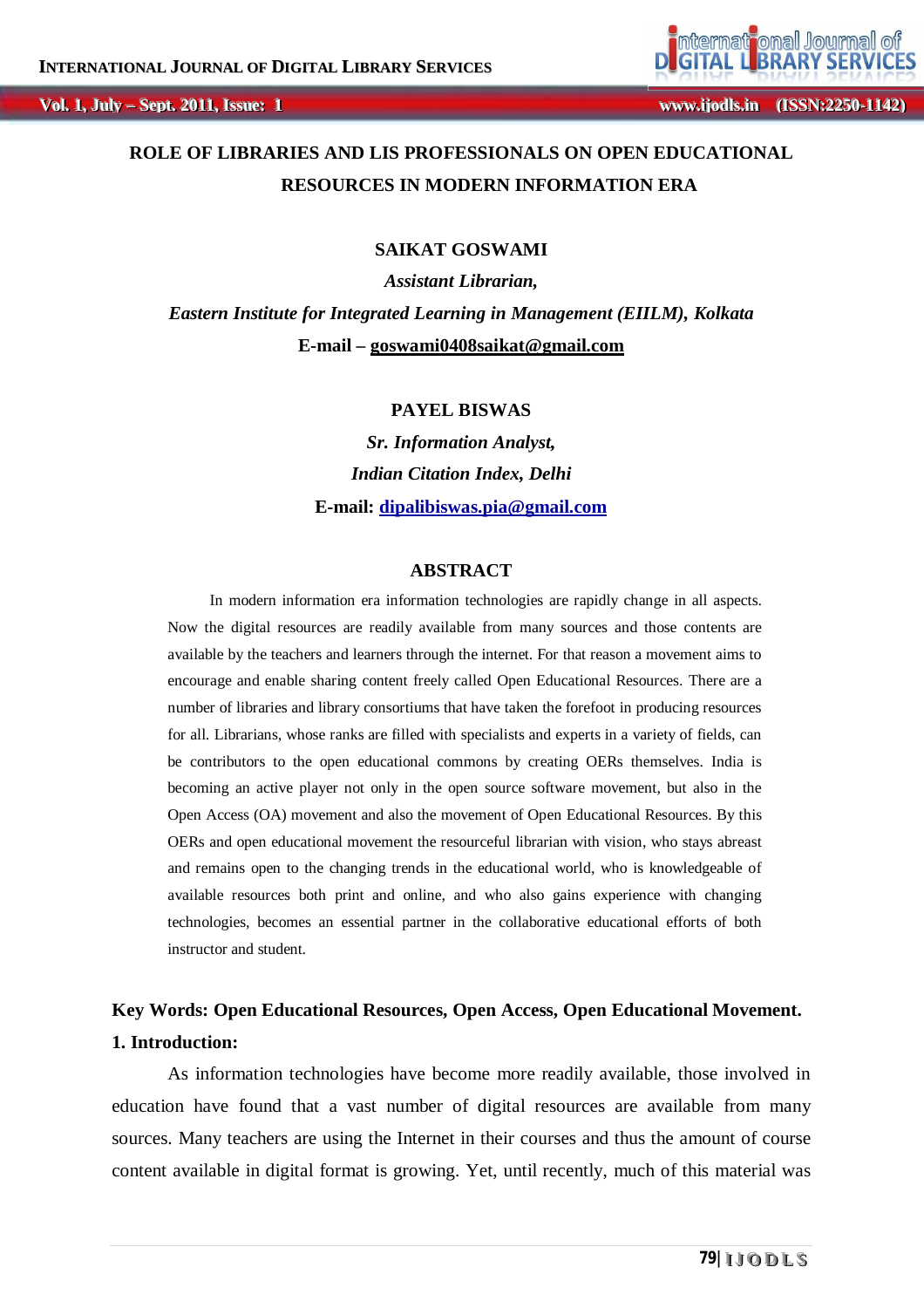locked up behind passwords within proprietary systems. For that reason a movement aims to break down such barriers and to encourage and enable sharing content freely called Open Educational Resources.

The term Open Educational Resources (OER) has been introduced and promoted in the context of UNESCO's aim to provide free access to educational resources on a global scale. The term was first adopted by UNESCO in 2002 in the final report of the Forum on the Impact of Open Courseware for Higher Education in Developing Countries, to refer to "the open provision of educational resources, enabled by information and communication technologies, for consultation, use and adaptation by a (community of users for noncommercial purposes". (UNESCO 2002)

Today the digital environment offers many opportunities for a creative and collaborative engagement of learners with digital content, tools and services in the learning process ("e-learning 2.0" instead of "click & learn"). One such opportunity is the collaborative creation, evaluation and sharing of open content and learning experiences. A new generation of easy-to-use Web-based tools and services, e.g. Wikis, Weblogs, platforms for content sharing, RSS based content provision, makes this easier than ever before.

There are a number of libraries and library consortiums that have taken the forefoot in producing resources for all. Librarians, whose ranks are filled with specialists and experts in a variety of fields, can be contributors to the open educational commons by creating OERs themselves.

#### **2. Objective of the Study:**

- i. To define Open Educational Resources and its movement in LIS field,
- ii. To depict the role of LIS professionals with OERs.
- iii. To depict the role of libraries with OERs in future,
- iv. To describe the services provided by the LIS professionals in connection of OERs,
- v. To find out the lacuna of LIS professional to take initiatives by the libraries in that aspects,
- vi. To illustrate the OERs movement in India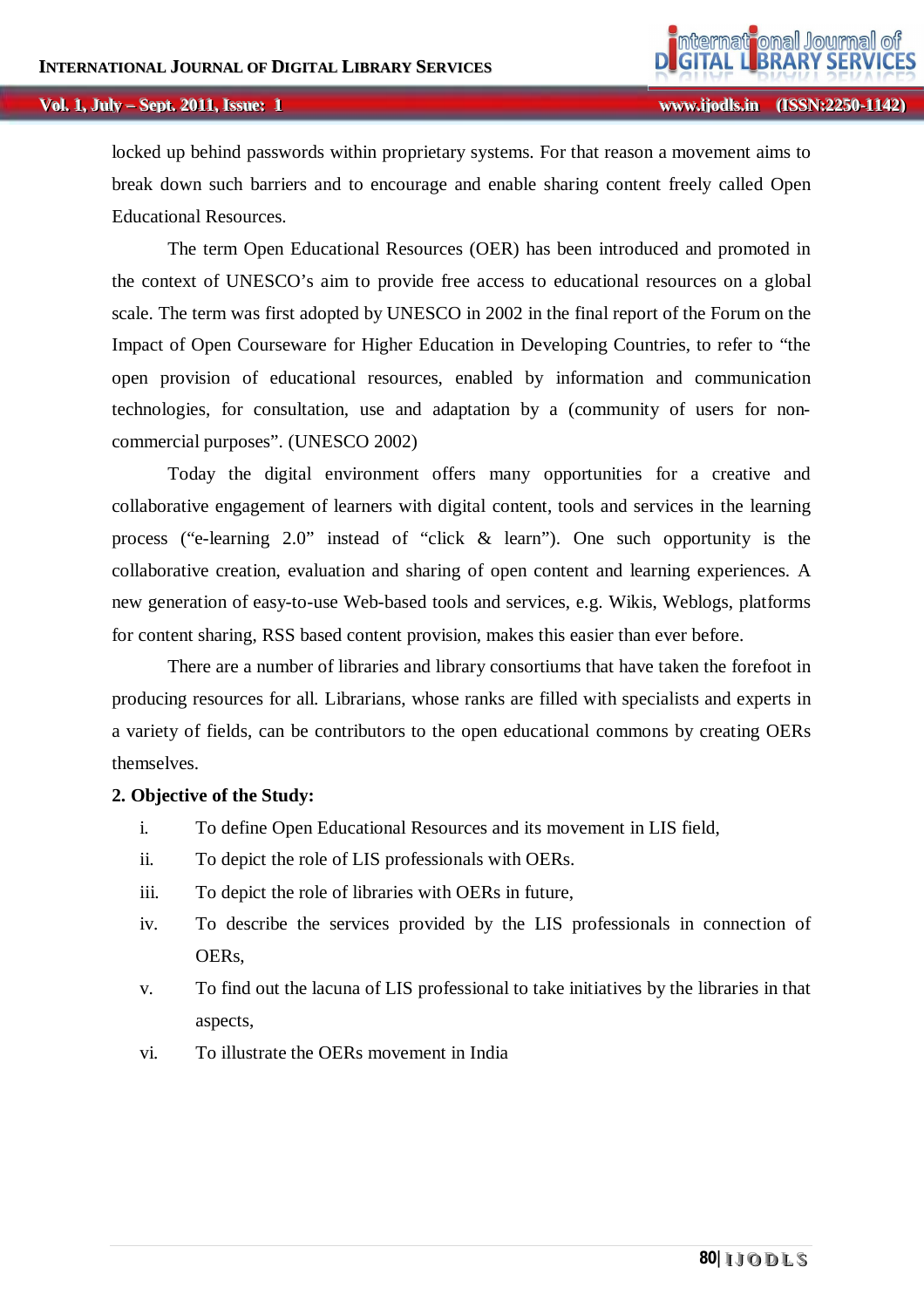#### **3. Importance of the Study:**

- i. This study helps to grasp the role of future library as well as the LIS professionals in the context of OERs.
- ii. This will help to find out the barrier of information and problem solving role of library professionals.
- iii. The study will help to comparison between movement of OERs in India and other countries.
- iv. Modify the role of LIS professionals in this aspect.

So that future Library Professionals can serve the users in a proper way with the help of OERs.

#### **4. Definitions of OERs:**

The term open educational resources first came into use at a conference hosted by UNESCO in 2002, defined as "the open provision of educational resources, enabled by information and communication technologies, for consultation, use and adaptation by a community of users for noncommercial purposes" (Johnstone, 2005). The definition of OER now most often used is: "open educational resources are digitized materials offered freely and openly for educators, students and self-learners to use and reuse for teaching, learning and research".

#### **4.1. Openness**

"Open" has become somewhat of a buzz word which currently has positive associations for most people. Tuomi (2006) distinguishes three quite independent areas where openness makes a difference. One has to do with technical characteristics, one with social characteristics, and the third with the nature of the resource itself.

Openness in the social domain is fundamentally motivated by the expected social benefits and by ethical considerations related to freedom to use, contribute and share. Openness in the technical domain, in contrast, is characterized by technical interoperability and functionality. Open standards are important since they make it possible for different software applications to operate together. In the social domain, different levels of openness can be distinguished. The most fundamental kind of openness involves access and accessibility.<sup>[1]</sup>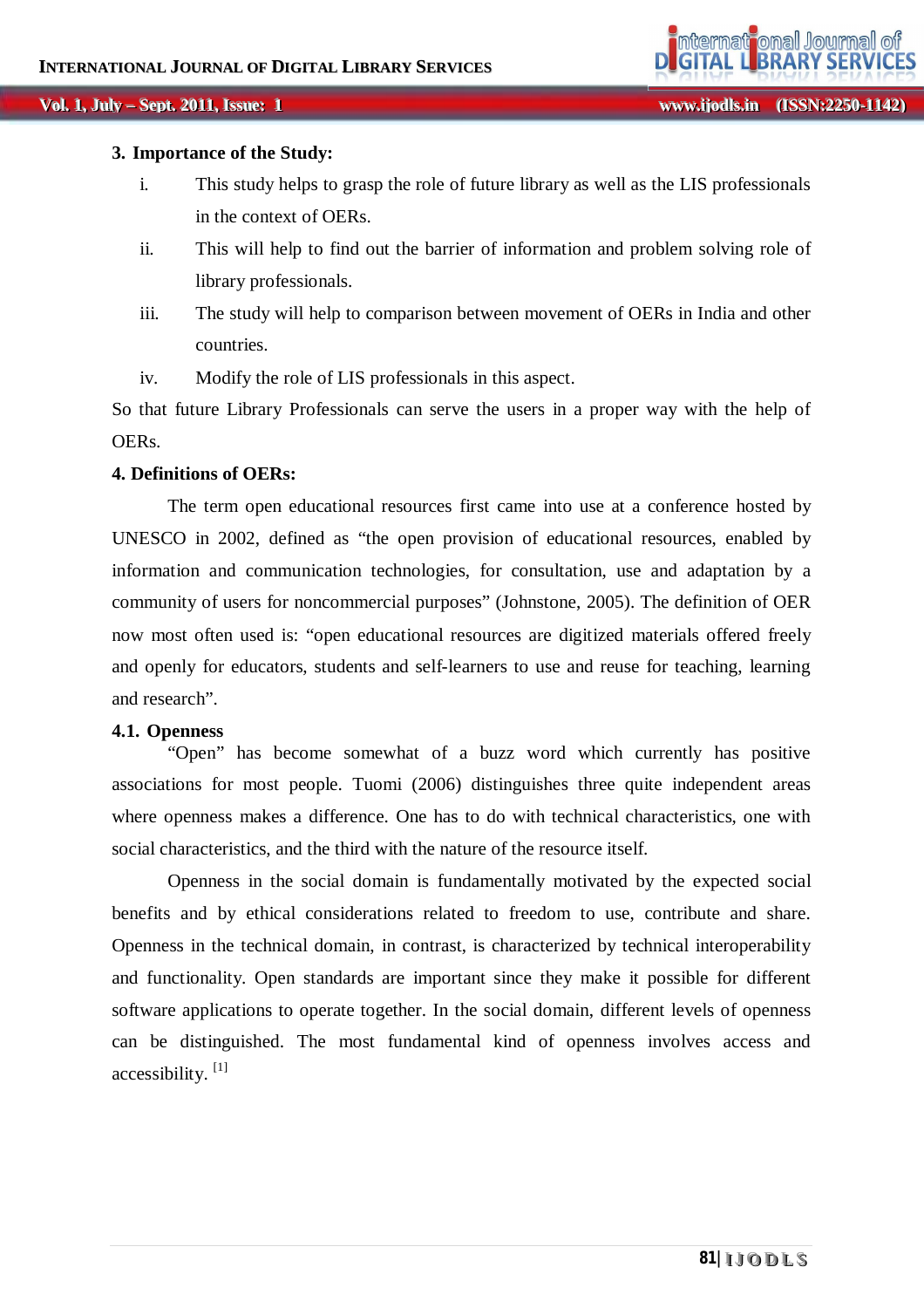#### **4.2. Educational**

The term "educational" also needs to be clarified. Does it mean that only materials produced for use in formal educational settings should be included? The purpose of using OER in education is of course to enhance learning, notably a kind of learning that enables the development of both individual and social capabilities for understanding and acting.

#### **4.3. Resources**

The dictionary definition of "resource" is a stock or supply of materials or assets that can be drawn on in order to function effectively.

It is now possible to offer the following clarification of the definition of OER as "digitized materials offered freely and openly for educators, students and self-learners to use and reuse for teaching, learning and research". Such resources are accumulated assets that can be enjoyed without restricting the possibilities of others to enjoy them. This means that they should be non - rival (public goods), or that the value of the resource should be enlarged when used (open fountain of goods). Furthermore, to be "open" means that the resources either provide non - discriminatory access to the resource or can also be contributed to and shared by anyone. Finally it should be mentioned that OER is still in its infancy, and practices and technologies are rapidly changing. It is therefore impossible to give the concept a definitive definition. In the coming years, it will be necessary to return to the question of how OER should be defined.

#### **5. Libraries and Open Educational Resources:**

#### **5.1. OER and Life-long Learning**

The librarian who has embraced and understand Open thinking characteristic of the Open movement will recognise among the various learning cultures those educators, students or patrons who have a marked desire to pursue and achieve mastery of the many aspects of information available to them. Lynch, C. 2008 refers to the difference between learning and gaining an education: "access to education is not the same thing as access to information, although the two are intimately related and might often reasonably be viewed as two endpoints of a continuum". He continues by recognizing that while libraries contain or have access to inexhaustible information the library is uniquely different from the classroom in so far as learning is concerned. This begs the question of just how learning takes place. Does learning happen because an instructor organizes materials to present, even using a variety of methods, maybe even utilizing the latest in technology, applying requirements and deadlines for students to meet? Lynch raises further questions of how learning can be acquired in an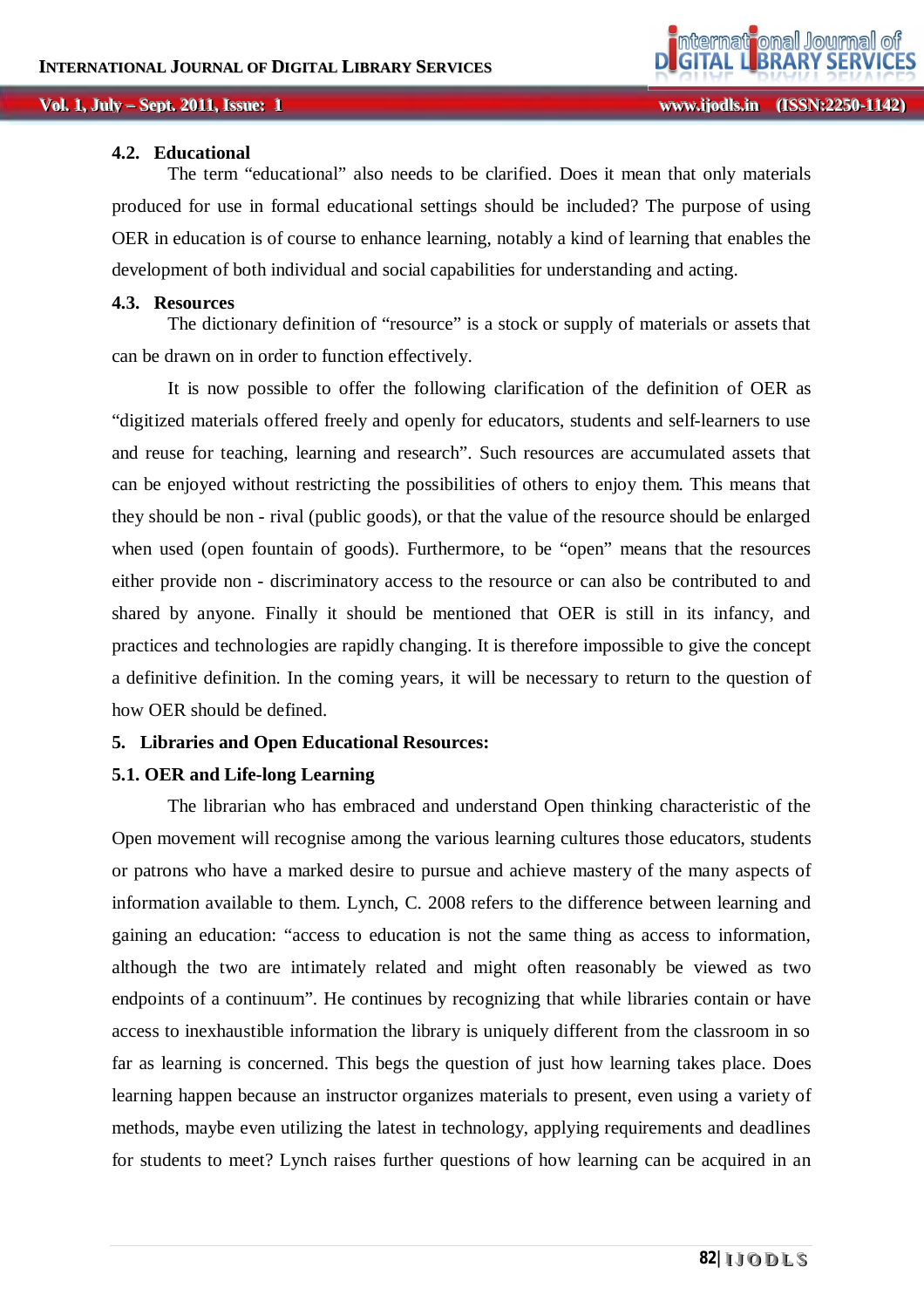**:: 11 wwwwww. ..i ij jooddl lss. ..i inn ( (IISSSSNN: ::22225500- -11114422) )**

age where there is so much information to access. He states that while social interaction is an essential part of learning where technology plays a key part, the challenge to evaluate information has become even more complex. He recognizes that ongoing education is now a part of our culture. We can expect the need to incorporate ongoing education, often termed as becoming a life-long learner, in every area of expertise and aspect of living in today's world (Lynch, C. p. 208). The advent of OER presents just one piece of the Open movement that gives direction. The Librarian and OER to our response to the challenge to create and become life-long learners. Lynch sees increasing involvement of teachers, educators, and scholars who "will likely form the nexus of new teaching communities that want to exploit these information resources in their own teaching. Similarly, those authoring Open Education Resources will likely offer to manage and moderate teaching communities forming around these resources." Lynch (sec. "Meeting the Needs of Learners"). The need for increased modules of learning raises more questions about the necessity of certification and degrees to give evidence of learning.  $[8]$ ,  $[7]$ 

#### **5.2. Libraries doing with OERs:**

There are a number of libraries and library consortiums that have taken the forefoot in producing resources for all. One example of an institutional level initiative is the Harvard Open Collections Program. This program is part of the Harvard Libraries and Museums.

Unlike some other library initiatives, the library's materials themselves are the key feature of this open collection. While library professionals might look to this example as a model for their own future open collections, it is more for the library user than the librarian.

The potential of all the initiatives lies in their existence. Each has good standing in their own communities for providing their users with what they are searching for. But what if we could produce something that links all of these types of resources together, a broadened and enhanced "Open Courseware Search" for libraries? A collective of such magnitude would contain all the best aspects: primary and useful resources, a thorough search engine, and guidance for the creation, alteration, and production of materials.

The ideal library OER would be a universal, over arching initiative system. Published as a website, it would be produced by an organization similar to the International Federation of Library Associations and Institutions (IFLA), or a brand new organization charged with forming this system. This organization would be in charge of the planning and publicizing of this initiative, in order to acquire initial interest and eventual membership.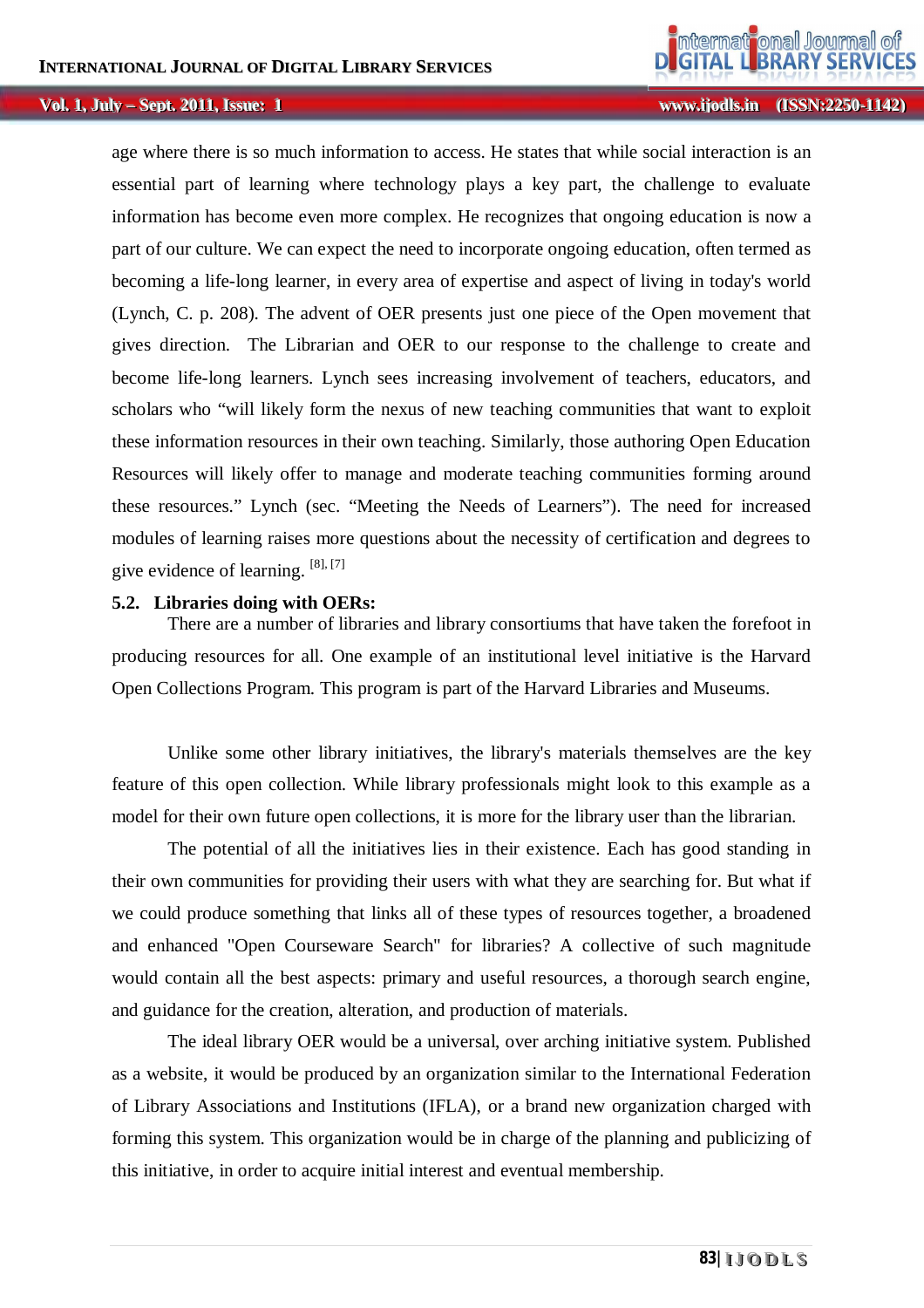### **5.3. How OERs working in Library:**

The cross-searching system that would benefit the institutional academic initiatives and repositories, this would actually be a combined web initiative. Libraries would come forth as member organizations, and produce and present materials to be placed into the initiative. As a universal system, there would be categories for public libraries, academic libraries, archives, special libraries, law libraries, medical libraries, etc. Within these categories, there would also be categories for instructional and educational materials, libraryspecific materials, pre-published papers, and materials regarding special events or occurrences in libraries. With this more general categorization system, a user would be able to search for a subject like "online searching guides" and it would produce the results for all sorts of online searching guides in all sorts of libraries. This type of cross-searching would allow for a wider variety of results, as well as results that might not have been considered in a different search. [8], [9]

Utilizing open source technology, this initiative would be the work of volunteers and the institutions taking part in producing the material. Ideally, there would be a data entry/query template that would work for new entries and submissions. A simple system determining the type of library, the type of material, audience, and age level would allow for general categorization. As more materials are added, more categorization would be necessary.

#### **5.4. OERs user in Library:**

Both like and unlike general OERs, this system would be used on the instructor's side of things, instead of the student's. Classroom instructors and the students in the community of the particular repository or initiative almost equally use the materials in OER initiatives or repositories. This library initiative system would be available to users, as long as they are in search of materials produced by their own library or library system.

There would still be a required free registration for submission of materials into either the database or onto the review and collaboration forum. But searching materials and browsing the initiative site in its entirety would not be blocked to unregistered users. On the other hand, an additional page asking for login and contact information would allow for an easy management of user numbers and ease of navigation once within the site. It would, possibly, deter potential users; however, if one does not wish to take the short amount of time to create a username and password, providing an existing e-mail address, they probably do not have a strong desire to utilize the initiative.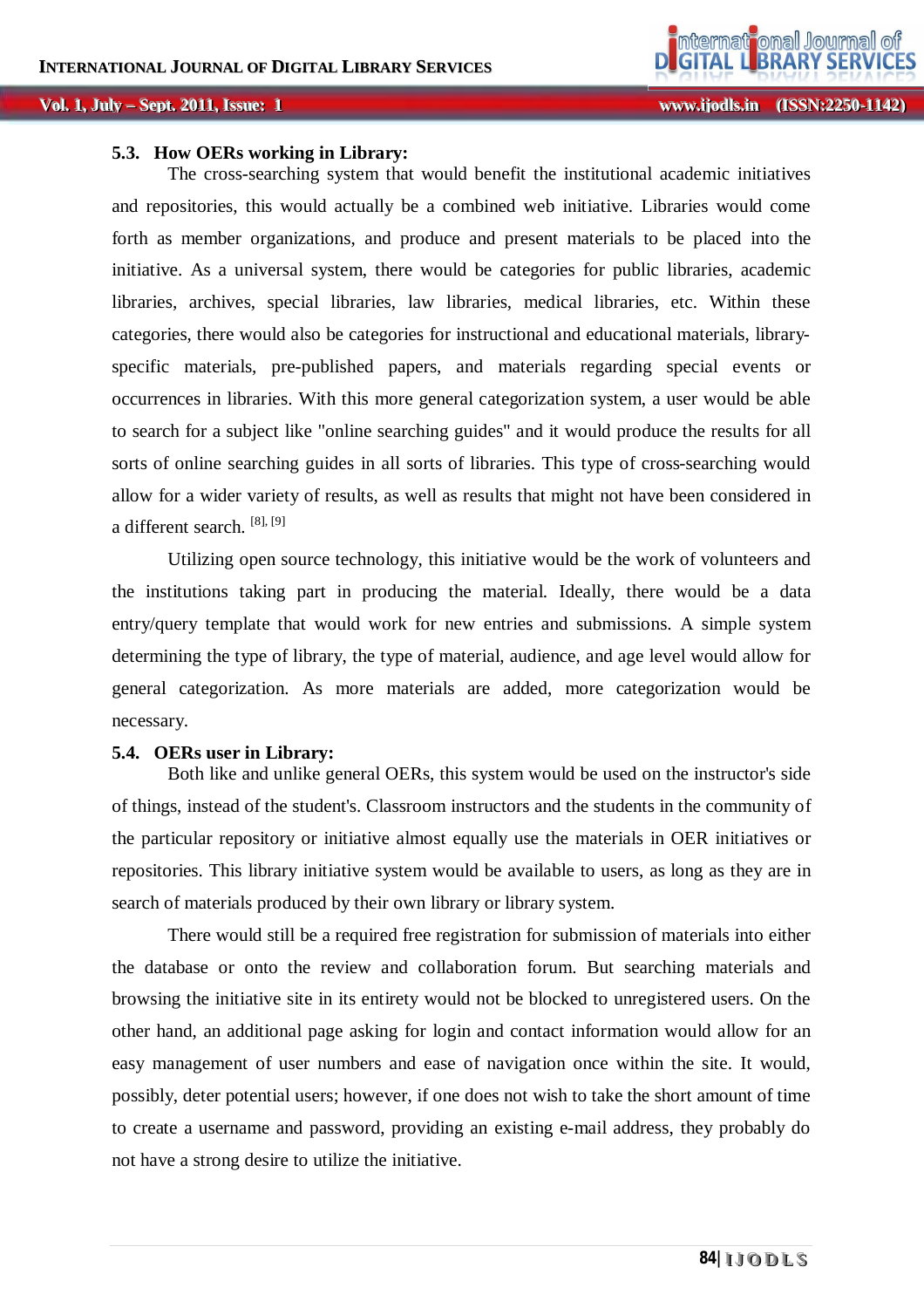#### **:: 11 wwwwww. ..i ij jooddl lss. ..i inn ( (IISSSSNN: ::22225500- -11114422) )**

#### **6. OER opportunities for LIS professionals:**

Librarians, whose ranks are filled with specialists and experts in a variety of fields, can be contributors to the open educational commons by creating OERs themselves. A librarian need not write an entire textbook to contribute in this way. Librarians routinely teach information literacy sessions and may have developed materials for such teaching. As OERs, these materials have the potential to be invaluable to professors and students far beyond a creator's own institution. They may well provide the side benefit of helping us make progress on the road to true course-integrated instruction.

Today's librarian stands in a unique position to capitalize on the philosophy of librarianship defined by key historic elements. To begin to define librarianship is in itself a challenge. Joseph Nitecki (1993), who coined the term "metalibrarianship", writes recently there has been a noticeable shift of interest away from the acquisition of data, toward access to them, and from the preservation of recorded messages to their utilization. Yet the basic role of librarians as mediators, linking the sources of information with their recipients, although not changed, is not yet fully understood by many librarians and most library patrons. He describes the evolving nature of librarianship and refers to the nearly vanished stereotype of the librarian as the time "when librarians struggled for a professional selfidentity, by combating a stereotype of a librarian presented as a glorified clerk, dedicated only to the physical processing of books, and encouraging their reading in a perfectly quiet library." Nazli, A. (2008) writes on the importance of developing philosophical thinking, stating that librarians need a clear sense of purpose. "There is a close relationship between librarians'' realization of PT [philosophical thinking] and their credibility in society. Librarians can build their reputation in society by making use of theory, and with the selfconfidence the gain from knowing what role they play and why. The librarian who is able to employ philosophical thinking to the understanding of the role information plays in gaining and utilizing knowledge will bring new energy and vision to the library as place and will recognize the contributions of the Open movement. We should be aware that professorial faculty at our institutions may author OERs, as well. They might do so on their own or with the assistance of a specialized center (e.g., BYU's Center for Teaching and Learning) charged with assisting faculty with their teaching responsibilities, including helping them create appropriate instructional materials. Librarians can take the lead in educating the instructional designers who work in these centers about the existence and creation of OERs.  $[5]$ ,  $[6]$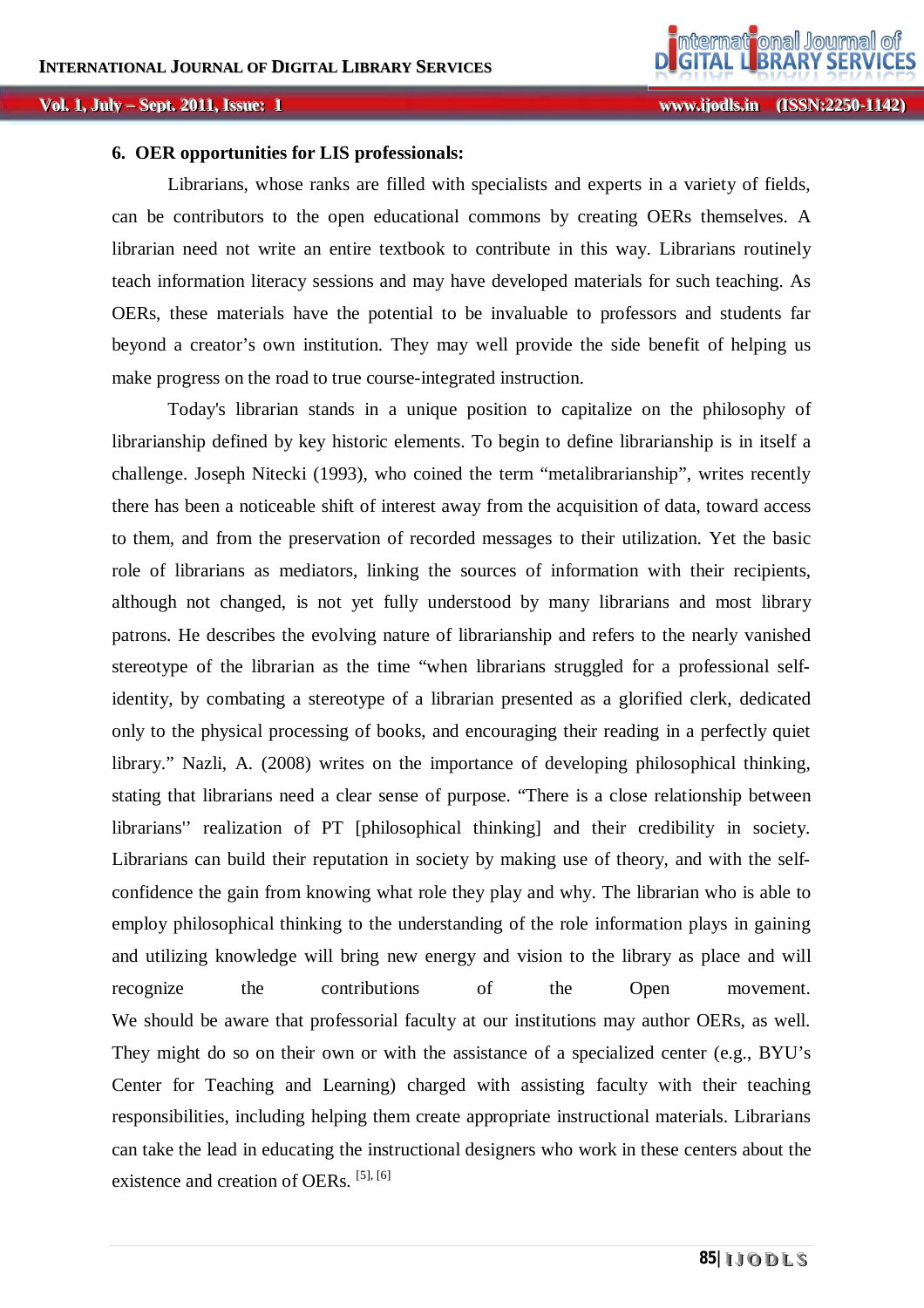**:: 11 wwwwww. ..i ij jooddl lss. ..i inn ( (IISSSSNN: ::22225500- -11114422) )**

Librarians who teach can make quality OERs a part of their instruction. Many librarians teach as part of information literacy instruction programs; some teach full courses; others do both. Some librarians teach on their own; others are part of a teaching team—either with other librarians or with professorial faculty. Regardless of circumstance, teaching librarians can adopt, or suggest the adoption of, an OER textbook for their courses. If no suitable text exists (because of either subject treatment or excessive price), they can, as already suggested, write or mix their own textbook. Or if the decision is made to use a commercially published textbook, teaching librarians can suggest the use of relevant OER modules or lessons where these would be appropriate.

OERs join the other opens—Open Access, Open Source, Open Data, Open Science in creating a more robust and useful open commons. They hold the promise of making education at all levels, but especially higher education, more affordable. OERs are more in tune with the movement to greater accountability (i.e., providing a better return on investment), which is definitely a trend in higher ed. Librarians can help by contributing their own OERs to the commons; screening for, indexing, and archiving quality OERs; using OERs in their own teaching; and participating in discussions leading toward responsible intellectual property policies and useful standards.

## **7. Lacuna of Libraries and LIS professionals in OERs:**

Creative Commons is pleased to announce the launch of a new division focused on education: **ccLearn**. **ccLearn** is dedicated to realizing the full potential of the Internet to support open learning and open educational resources (OER). Their mission is to minimize barriers to sharing and reuse of educational materials — legal barriers, technical barriers, and social barriers. The Internet is supporting open learning and open educational resources (OER).

With legal barriers*,* it advocate for licensing of educational materials under interoperable terms, such as those provided by Creative Commons Licenses that allow unhampered modification, remixing, and redistribution. It also educates teachers, learners, and policy makers about copyright and fair-use issues pertaining to education.

- With technical barriers*,* it promotes interoperability standards and tools to facilitate remixing and reuse.
- With social barriers*,* it encourages teachers and learners to re-use educational materials available on the Web, and to build on each other's contributions.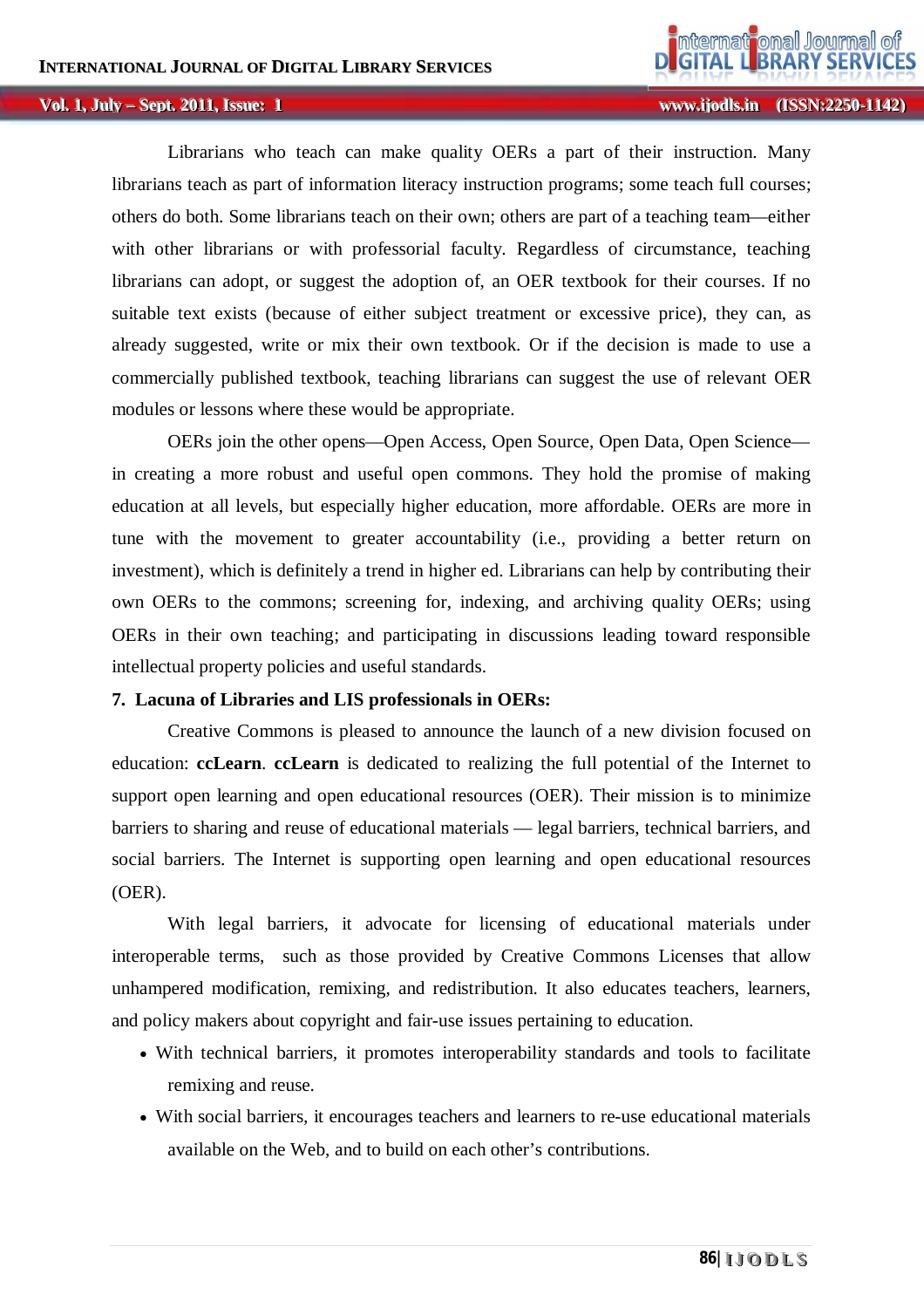ccLearn will be in transition over the remainder of the summer, 2007. ccLearn is generously supported by The William and Flora Hewlett Foundation and is working closely with members of the Foundation's Open Educational Resources Program. This is an international project, and we will be working with open educational sites and resources from around the world. [9]

### **8. The OERs movement in India:**

As India marches rapidly towards an ambitious agenda of economic and social advancement, one of the greatest challenges it faces is to provide extensive access to quality higher education opportunities. An evident and expanding Open Education Resources movement offers great promise for meeting this challenge through initiatives that make quality tools, content and practice widely available. Accordingly, India's National Knowledge Commission launched a process to explore and leverage these initiatives for adoption and adaptation, as well as to serve as a model for further indigenous efforts. In December 2005, the commission decided to explore opportunities with open education materials in order to understand the implications for extending access and enhancing quality for higher education in India. <sup>[11]</sup> The growing capabilities of the Internet, coupled with OER, offer unprecedented opportunities for significantly broadening access to quality educational resources for different sectors. Together they have the potential to permit globally created educational resources to serve the knowledge needs of diverse communities; they offer the possibility of bringing interactive educational experiences that have hitherto not been the norm to learners.

#### **As the NKC report states:**

Our success in the knowledge economy hinges to a large extent on upgrading the quality of, and enhancing the access to, education. One of the most effective ways of achieving this would be to stimulate the development and dissemination of quality Open Access (OA) materials and Open Educational Resources (OER) through broadband Internet connectivity (NKC, 2007).  $[10]$ 

#### **9. Open educational initiatives in India**

India is becoming an active player not only in the open source software movement, but also in the OA movement as evidenced by the increasing availability of OA electronic journals, OA repositories and open source software-based repositories such as DSpace and EPrints. In fact India has a good record in the OA area, with 81 scientific journals accessible as OA. A notable initiative is the project being coordinated by the Indian Institute of Science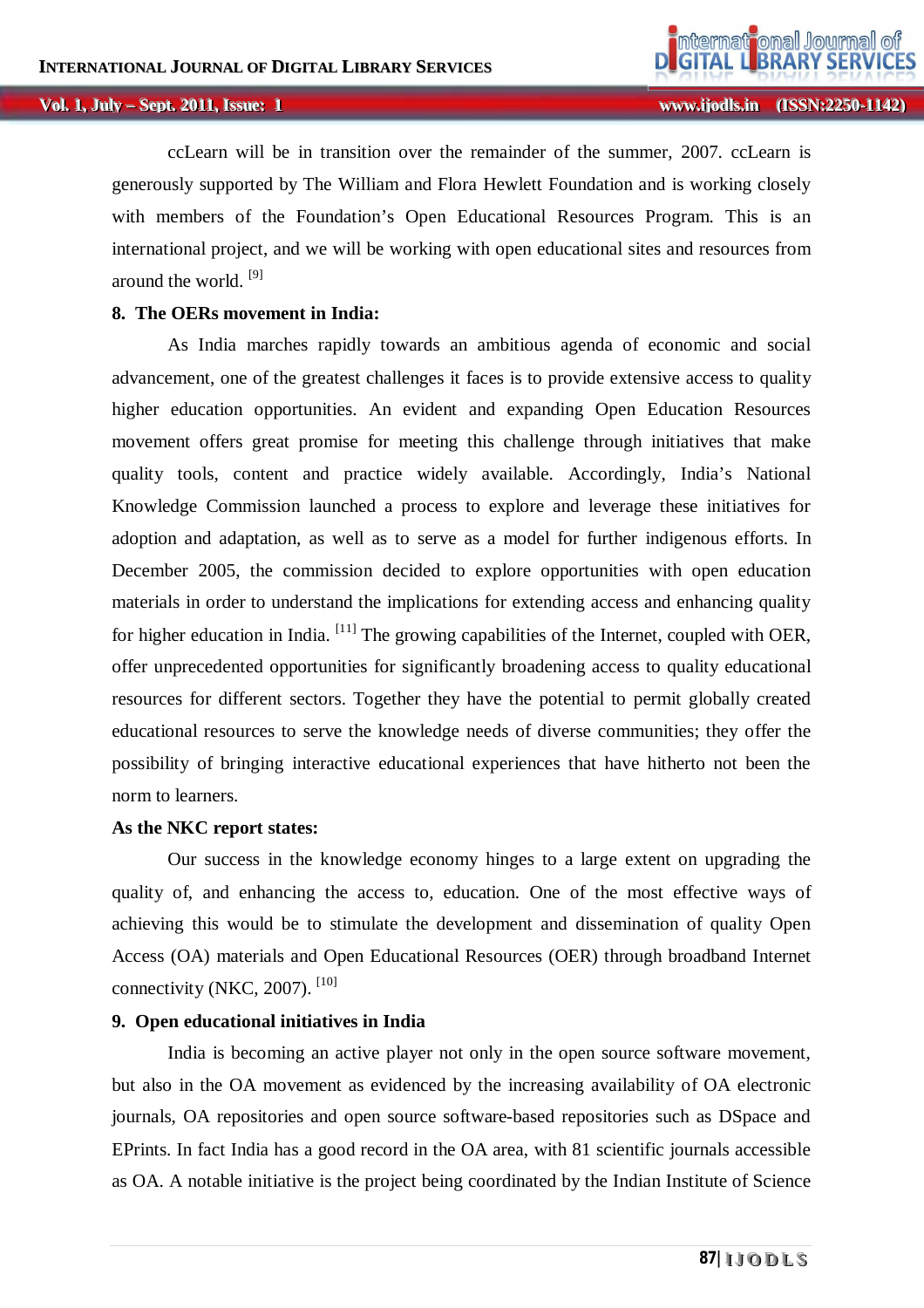**:: 11 wwwwww. ..i ij jooddl lss. ..i inn ( (IISSSSNN: ::22225500- -11114422) )**

of Bangalore, along with Carnegie Mellon University, in which 21 Indian institutions are participating and have digitised more than 450,000 books, 220,000 of which are now web accessible. This early success notwithstanding, the growth of OA materials as well as their impact on the cost and quality of research and human development in India has been stymied – not only by inadequate broadband connectivity and other technology constraints – but also by the absence of enabling policies exacerbated by insufficient government funding. For instance, there is both a lack of recognition of intellectual property issues in the mandates of sponsoring agencies and research institutions, as well as a lack of advocacy and information about the issue (Arunachalam, 2006). In contrast to the OA situation, OER efforts in higher education are sparse, with only three or four major initiatives specifically for creating open educational tools and resources that are directed towards basic sciences and engineering education. One significant undertaking in this area is the National Program on Technology Enhanced Learning. It is a joint venture by seven Indian institutes of technology and Indian institutes of science and funded by the Ministry of Human Resource Development, Government of India to enhance the quality of engineering education in the country by developing curriculum-based video and web courses (http://nptel.iitm.ac.in). Phase 1 of the programme has resulted in the production of 120 web-based courses and 115 video courses, each of 40–50 hours duration. These courses are in the core sciences, computer science, civil engineering, electrical engineering, electronics and material engineering. Over 300 faculty from all Indian institutes of technology and Indian institutes of science have been involved in developing course content, with the objective of improving the quality of engineering education in the next tiers of engineering institutions, including teachers and students from rural areas. The approximate cost of development of a course was \$15,000. Another illustrative open education initiative is Ekalavya, launched by Indian Institute of Technology, Bombay. In this project, content developed in various Indian languages is distributed over the Internet. The Ekalavya project has developed an Open Source Educational Resources Animation Repository (OSCAR) that provides web-based interactive animations for teaching. OSCAR provides a platform for student developers to create animations based on ideas and guidance from instructors. Funding for the Ekalavya and OSCAR project comes mainly from private industry. A third prominent initiative, E-Grid, supported by the Human Resource Ministry of the Indian Institute of Information Technology, Kerala, provides subject-specific portals that are developed and maintained by subject domain experts. Currently, this programme offers OER only for science and engineering. Despite this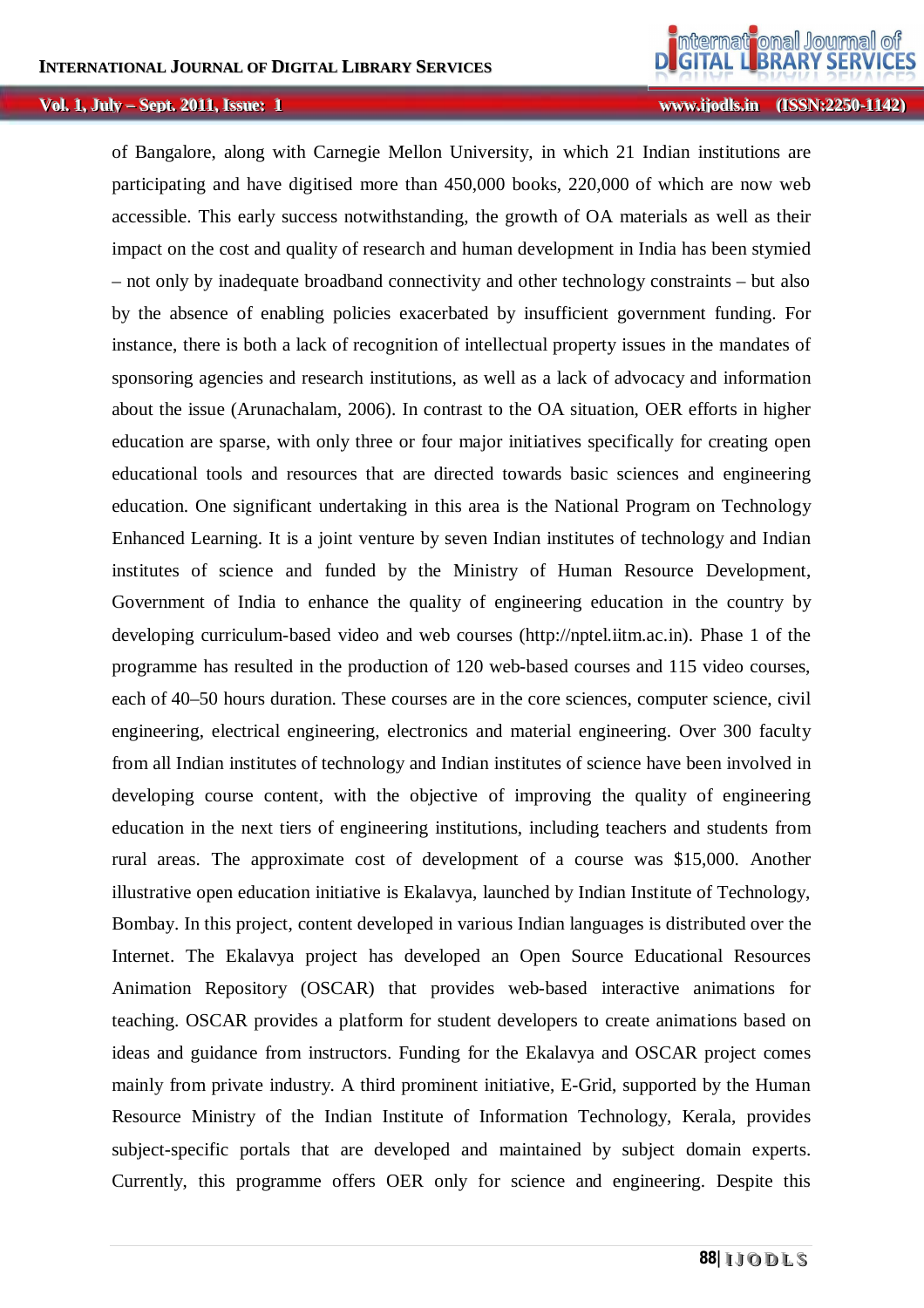promising set of projects there has been no systematic national effort to develop a strategy for developing and delivering OER. Such a strategy would need to address the development of OER for a wider range of disciplines and regional languages, as well as support to allow greater adoption among teachers and students. <sup>[2], [3]</sup>

#### **10. Conclusions:**

In a global economy impacted by accessible information via the Internet, independent, self sustained learning is rapidly becoming more common and enhanced by the Open Educational Resources and other aspects. While we consider becoming a life-long learner a goal for our students, technology has opened the door, creating endless possibilities to facilitate the achievement of this goal, by giving us tools that foster learning as a way of life, rather than, or perhaps in addition to, the lofty goal of education achieved with supporting degrees. Additionally technology is continuing to provide a variety of mediums that enhance the development of information literacy in both student and educator. The resourceful librarian with vision, who stays abreast and remains open to the changing trends in the educational world, who is knowledgeable of available resources both print and online, and who also gains experience with changing technologies, becomes an essential partner in the collaborative educational efforts of both instructor and student. The academic library remains a place where student and instructor are patrons by choice, engaging information in the quest to gain an education, experiencing information to achieve knowledge and skills. The librarian is both leader and servant, a co-creator with students and educators in the social learning community.

#### **11. References:**

- 1. Arunachalam, S. (2006). Open access current developments in India. In Proceedings Berlin 4 Open Access: From promise to practice (Potsdam-Golm, Germany: Max-Planck Institute for Gravitational Physics, Albert Einstein Institute).
- 2. Atkins, D., Brown, J. and Hammond, A. (2007). Report to the William and Flora Hewlett Foundation: A review of the Open Educational Resources (OER) Movement: achievements, challenges, and new opportunities.http://live.grokker.com/grokker.html?query=librarians%20use%20oer& Yahoo=true&Wikipedia=true&numResults=250
- 3. BOAI. (2002). Budapest Open Access Initiative. http://www.soros.org/openaccess/read.shtml